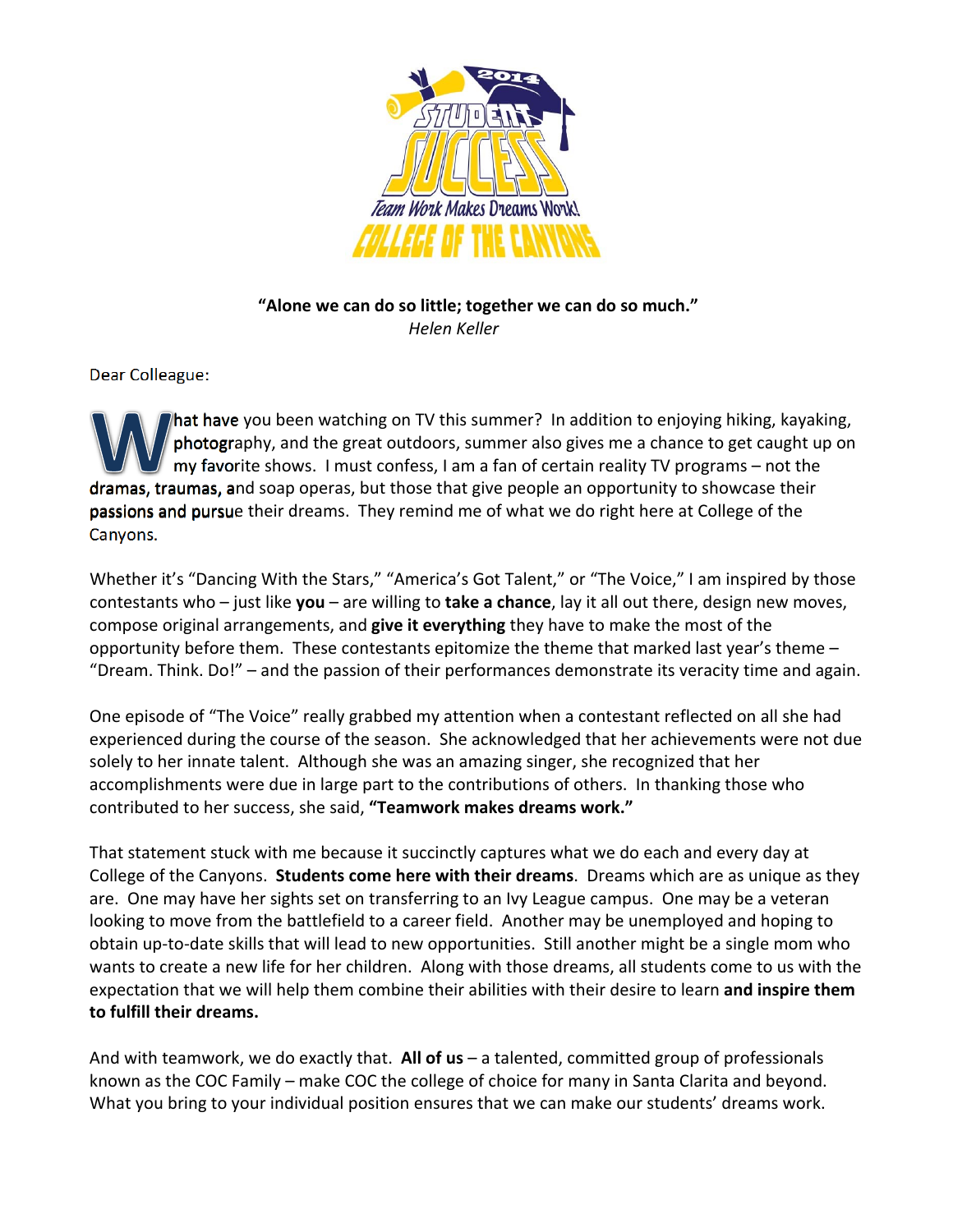#### Your:

- **Passion**
- **Expertise**
- **E** Commitment
- **Uniqueness**
- **Creativity**
- **Compassion, and**
- **Excellence**

. . . have put COC and **you** in the spotlight.

# **TEAMWORK MAKES OUR COLLEGE SHINE**

You are in the spotlight because you embody the qualities needed for successful teamwork:<br>Shared vision

- **S**hared vision
- **T**rust
- **A**ttitude
- **R**esponsiveness

  You embrace our **Shared vision** of focusing on student success; you cultivate **Trust** among your colleagues as you communicate in an authentic way; you exhibit a positive **Attitude** and always see opportunity in every circumstance; and you consistently demonstrate **Responsiveness** to meeting the needs of our students and our community. As a result, what you have accomplished together with your colleagues shines brightly and sets our college apart from the rest.

 Our achievements, the outcomes, our success, and our strength are made possible because, like those performers who make reality shows so compelling to watch, you rise to the occasion, embrace change, take chances, and demonstrate a commitment to make the most of every opportunity. It's easy to lose sight of that fact when you're caught up in the day‐to‐day details of your work. But stop for a moment, reflect on this past year, and remember when:

- You stepped outside of the box and **explored an idea** that showed potential.
- You **took a risk** and tried something you weren't sure would work.
- You stepped out of your silo and **partnered with another department** to create something beneficial and unique.
- You pushed yourself out of your comfort zone to take on a new challenge and **accomplished more** than you told yourself you could.

 As a result, you developed a newfound confidence born of experience, as do the contestants on reality television shows. And, that confidence can help you conquer any stage fright or fears you might have about what's ahead. You see challenges and what is new and unfamiliar as opportunities and use your inner strength to propel yourself forward and achieve your goals as you show up, stand up, and deliver. That enables our college to achieve more than others imagine is possible. That is a distinguishing factor that sets us apart from the rest.

 It would give me great joy to list all of the outcomes departments across our campuses have achieved. But there's not room enough to do so! Here are some shining examples of dreams that are being achieved at College of the Canyons because of teamwork.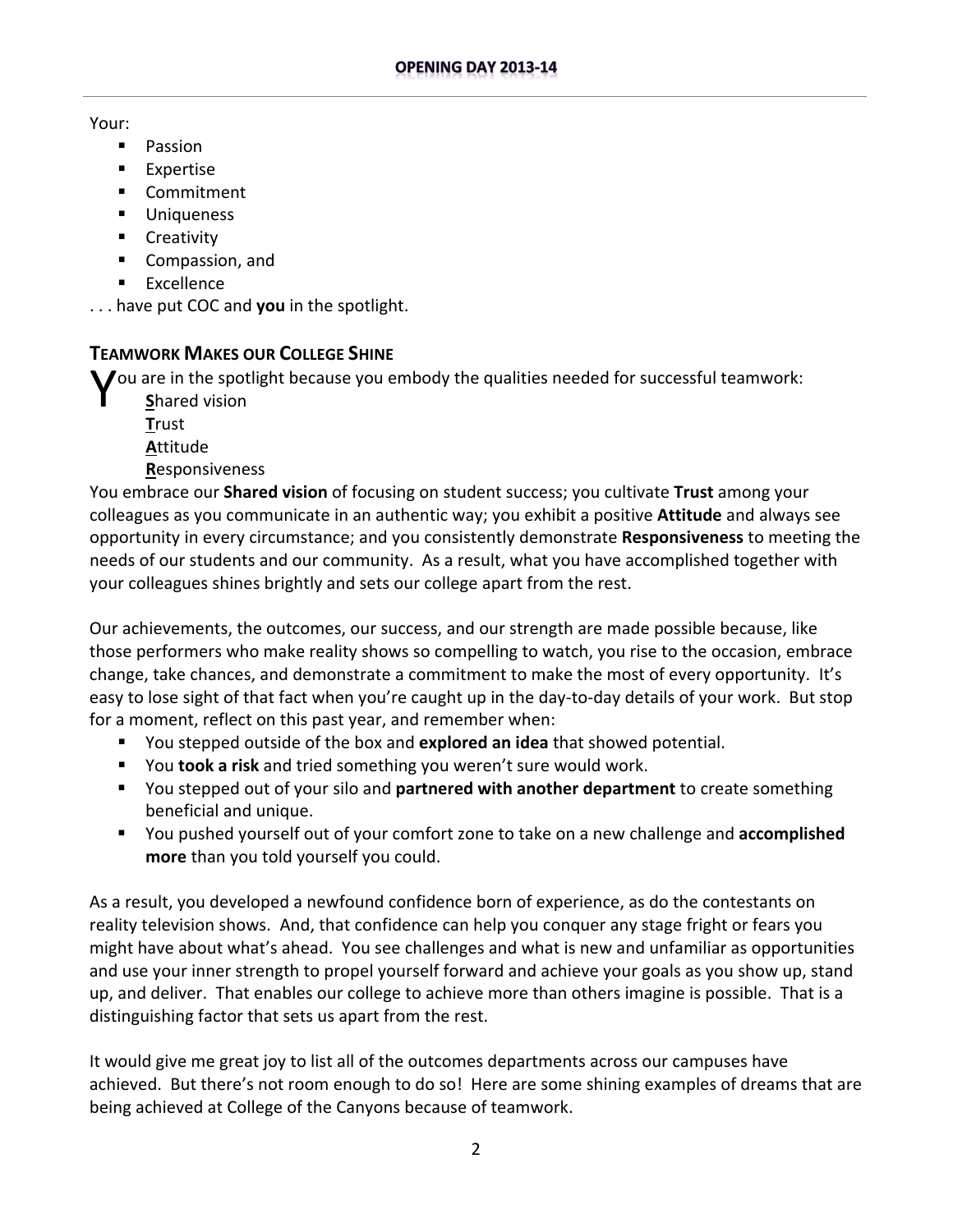### **Together this past year, we**:

- Opened the 51,000-square-foot expansion of the Library and The Learning Center.
- Received state approval of our architectural plans for the **Institute for Culinary Education (iCue)**.
- **Generated \$2.4 million** in revenue used to provide training and instruction for thousands of employees at hundreds of local companies.
- Broke ground on the **Student Services/Administration Center**.
- Grew our year-over-year **Foundation revenue** for the fourth consecutive year.
- Launched the Upward Bound program for first-generation college students.
- Augmented our state revenue by applying for and receiving more than **\$5 million** in grant funds.
- Rolled out a new web-based version of **Datatel**.
- Received a **presidential award** for our Center for International Trade Development (**CITD**).
- Cheered the success of the **1,317 graduates** in the Class of 2013, our largest group ever, which included **39 veterans**.
- Expanded Math 075, a pre-statistics math program that leads to a five-fold increase in student completion of statistics coursework (from 13 percent to 78 percent), for students with initial elementary algebra placement.
- Grew English 096, which advances students through two freshman composition pre-requisites in one course, reducing the time students spend in developmental English by one semester.
- Opened the **Athletic Hall of Fame** in the lobby of the Main Gym.
- Launched Incident Command training and **enhanced our ability to respond** to campus emergencies.
- Completed a full cycle of **Student Learning Outcomes**, achieving compliance with a critical accreditation standard.
- **Collaborated with the Hart District** to jointly develop standards for college and career readiness through the continued implementation of the Math and English Learning Consortiums, and the new Career Coaches program.
- Published our latest **Educational and Facilities Master Plan**, which will guide the growth and development of the district in coming years.
- **Developed transfer degree programs** in Geography, Mathematics, Psychology, Physics, Sociology, and Theatre Arts.
- **Added 25 new courses** to our academic programs, along with new certificates in Customer Service, Plumbing, and Robotic Welding.
- Sent our **Model UN Team** to compete at Harvard University.
- Celebrated with our **Forensics Team** as its members set new records for the medals they won in competition.

And, your talent continued to shine, moving us forward throughout the summer as we:

- **Removed the Classroom Village** and adjacent parking lot to make way for the Institute for Culinary Education (iCue).
- Welcomed **Dr. Jerry Buckley** as our Assistant Superintendent/Vice President of Instruction, and congratulated **Denee Pescarmona** and **Eric Harnish** on their promotions to Dean of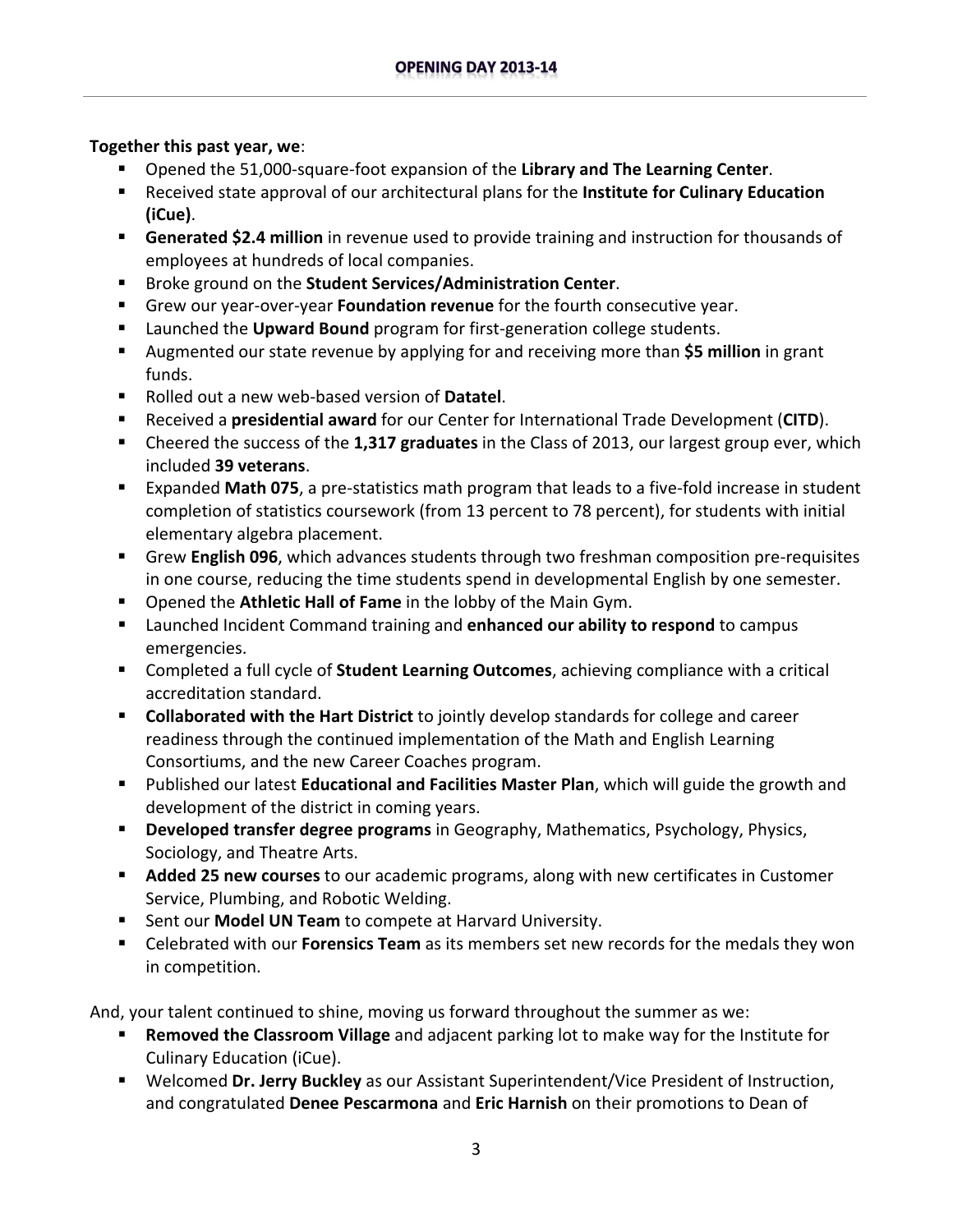Instructional Support, and Vice President of Public Information, Advocacy, and External Relations, respectively.

- **Hosted a training exercise** for the local Sheriff's Station in which they practiced responding to a campus shooter scenario.
- Joined together at a special celebration to thank **Joe Gerda** for his tireless dedication and joyful spirit while serving as the Acting Vice President of Instruction.
- Made visible progress on the construction of the **Student Services/Administration Building**, erecting the steel framework of this new building.
- Welcomed the community to special screenings of the critically acclaimed documentary *Girl Rising.*
- Sent a team of students from **Phi Theta Kappa** and **Associated Student Government** to Nicaragua, where they helped to build a water treatment facility.
- Debuted the "**Summer Rush**" event to promote an added summer session and provide students with a "one stop" application and registration experience.
- Created a multi-purpose room at the **Canyon Country Campus** that can accommodate 80 people and be used for large campus and community meetings.
- Hosted a 21-hour California Acceleration Project Workshop for 70 faculty from 18 California  community colleges to help them **develop curriculum for accelerated Math and English classes**.
- Helped more than **200 Hart District seniors** to achieve their goals of attending College of the Canyons through the First Year Experience.
- **E** Learned that our three incumbent board members Mr. Zimmer, Mr. Berger and Mrs. MacGregor – will be unopposed in this November's election
- **Initiated CareerCampSCV**, a free, daylong event designed to help students and community members build, enhance or start new careers.
- Welcomed hundreds of seventh-, eighth-, ninth- and 10<sup>th-</sup>graders to campus for the **Summer Institute**, which provides hands‐on career exploration in subjects such as robotics, motion picture special effects, video game design, sports medicine, digital photography, architecture, welding, and alternative‐energy fabrication.
- Sold out our annual Foundation "**Swing for Scholarships**" golf tournament, raising **\$54,000** that will help students achieve their educational dreams.

 We are off to a terrific start. Now, it's time to take the stage for a new academic year, and prepare to deliver a performance like none other!

# **MORE OPPORTUNITIES TO SHINE**

**C**ircumstances at the state are changing, and for the first time in five years, **moving in the right**<br> **C**direction! I am convinced that our future will be one of growth and opportunities, and it will be ircumstances at the state are changing, and for the first time in five years, **moving in the right** bright. Our credo is one of an entrepreneurial, can-do community college, marked by a zeal for innovation, an overwhelmingly positive attitude, a commitment to serving our community in the best ways possible, and a belief that we can overcome any obstacles that stand in our way. We have never been content to do just the minimum. **We are trailblazers and stargazers**, and we find ways to push boldly forward, take center stage, direct our own performance, and expand the scope of what others think is possible.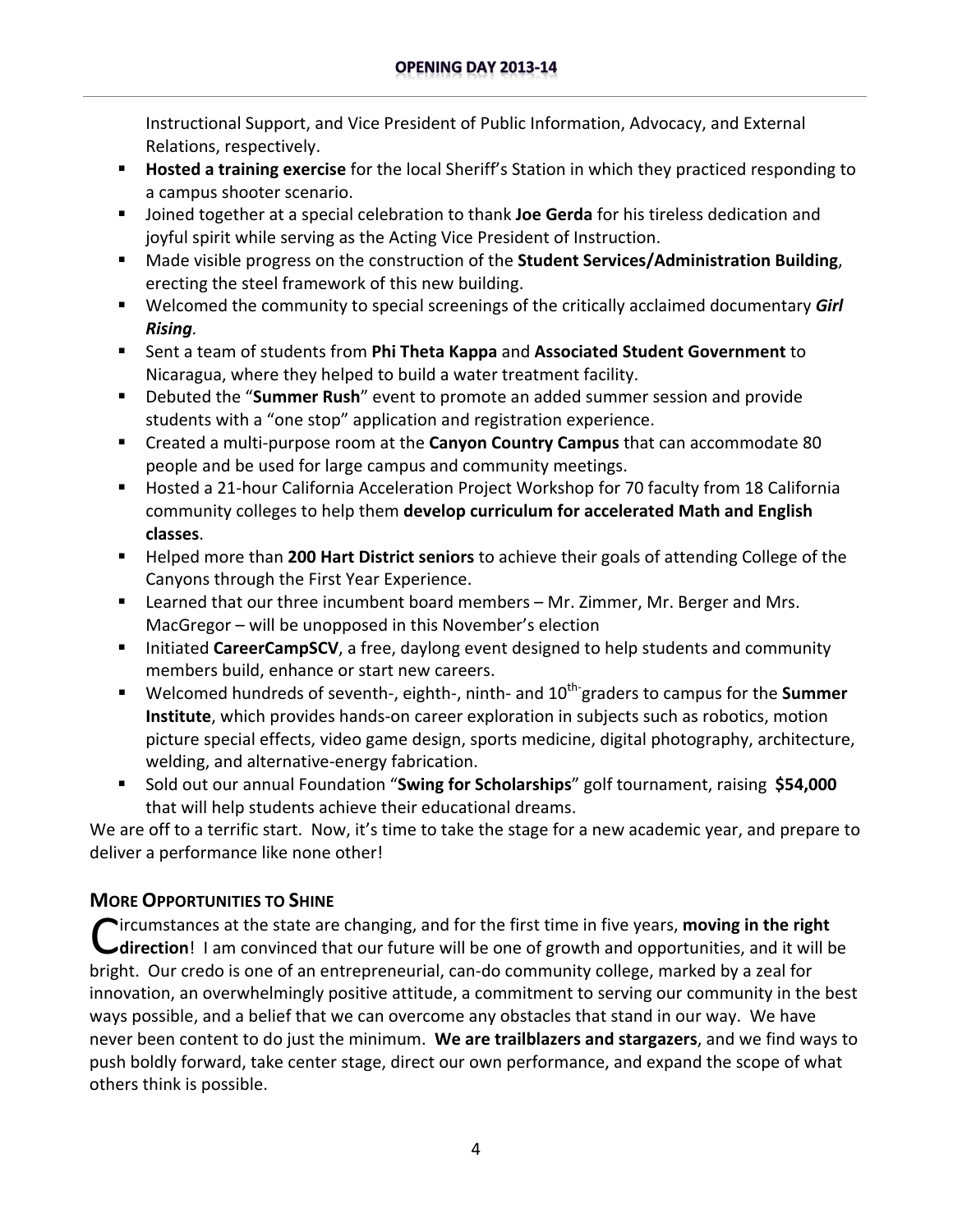As we do so, **we are not prisoners of our own structures**. We are adaptable, flexible, and innovative. We change form to follow function. We do what needs to be done – because it is the right thing to, not because it's the way we've always done things. It takes courage to choreograph our own show, but that has fueled our journey so far, inspired our team, and created a resilience that is rare in most places. It will be what guides us well into the future.

**What do we have to look forward to this year?** Here are some highlights of **what we can expect** in the year to come:

- **E** Increasing student access as we add new class sections during the Fall, Winter, Spring and Summer semesters, thanks to new revenue made possible by the passage of Prop. 30.
- Providing leadership to **regional economic development** initiatives in advanced manufacturing, allied health, and information communication technology/digital media.
- Breaking ground on the **Institute for Culinary Education** (iCue).
- Upgrading **wireless access** at the Valencia and Canyon Country Campuses.
- **Rolling out transfer degree programs** in Chemistry, Communication Studies, Computer Science, English, Geology, and Political Science.
- Writing our Accreditation Self-Study and preparing to welcome a visiting team to our campuses in the Fall of 2014.
- Cheering our athletic teams as they compete in **a refurbished stadium** that features new synthetic turf and an upgraded running track.
- Giving our students a rare opportunity to **study photography and geology in Cuba**.
- Making **new degree offerings** available in the **University Center**, including a nursing practice doctorate from Brandman University, a master's in professional clinical counseling from Brandman, and bachelor's degrees in public administration and sociology from California State University, Bakersfield.
- Rolling out a re-designed home page on our website, along with a content management system, and **Intelliresponse**, an interactive and intuitive online search function that will more quickly answer website visitors' questions about our college.
- Receiving **an award from the State Bar Association** for opening an Office of Civil Rights in partnership with the Department of Fair Employment and Housing.
- Launching the all-new Alumni Network, another example of LEAP projects moving from concept to reality.
- And so much more!

 The energy that will enable us to see the opportunities ahead and turn them into reality will be driven by you and your colleagues who work here – by **your commitment** and your hope about the future.

 Richard Bach said, "You are never given a wish without also being given the power to make it true." Each day, we have a choice of what to do and what to bring to the table. You bring something special—personal qualities as well as incredible potential for what you do.

- **Theoral Step and Team** Some think is wise about what you are doing and invest your heart and soul in it.
- **P** You believe more than others think is practical.
- **Theory 11 You risk more than others think is safe.**
- And, you strive to do what others say is impossible.